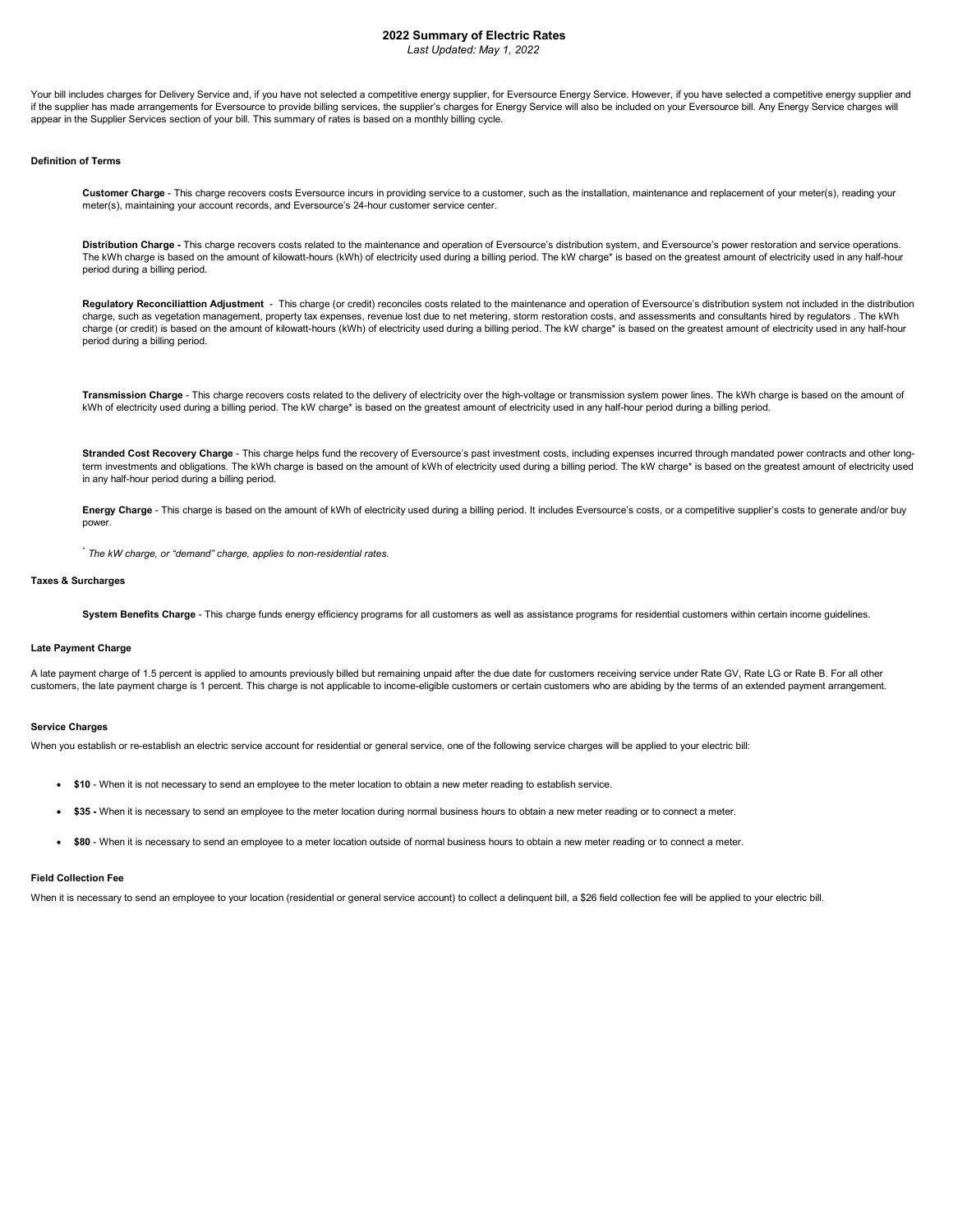## Rate R, Residential Standard Service

Available to customers living in individual residences and apartments.

| Customer Charge (per month):                    | \$13.81               |
|-------------------------------------------------|-----------------------|
| Distribution Charge (per kWh):                  | 5.196 $d$             |
| Regulatory Reconciliation Adjustment (per kWh): | $-0.032 \notin$       |
| Transmission Charge (per kWh):                  | 3.046 $\phi$          |
| Stranded Cost Recovery Charge (per kWh):        | $0.458 \text{ } \phi$ |
| System Benefits Charge (per kWh):               | 0.863 d               |
| Energy Charge (per kWh):                        | 10.669 $\phi$         |

# Rate R, Residential Uncontrolled Water Heating Rate

Closed to new customers. Minimum tank size requirement of 40 gallons.

|           | Meter Charge (per month):                       | \$4.87                |
|-----------|-------------------------------------------------|-----------------------|
|           | Distribution Charge (per kWh):                  | 2.404 $\phi$          |
|           | Regulatory Reconciliation Adjustment (per kWh): | $-0.018$ $d$          |
| $\bullet$ | Transmission Charge (per kWh):                  | $2.358 \text{ } \phi$ |
| $\bullet$ | Stranded Cost Recovery Charge (per kWh):        | $0.458 \text{ } \phi$ |
|           | System Benefits Charge (per kWh):               | 0.863 d               |
|           | Energy Charge (per kWh):                        | 10.669 $d$            |

## Rate R, Residential Controlled Water Heating Rate

Closed to new customers. Minimum tank size requirement of 40 gallons.

| Meter Charge (per month):<br>Distribution Charge (per kWh):<br>Regulatory Reconciliation Adjustment (per kWh):<br>Transmission Charge (per kWh):<br>Stranded Cost Recovery Charge (per kWh): | \$4.87<br>2.404 $\phi$<br>$-0.018$ $d$<br>$2.358 \text{ } \phi$<br>$0.163 \, d$ |
|----------------------------------------------------------------------------------------------------------------------------------------------------------------------------------------------|---------------------------------------------------------------------------------|
| System Benefits Charge (per kWh):                                                                                                                                                            | $0.863 \notin$                                                                  |
| Energy Charge (per kWh):                                                                                                                                                                     | 10.669 $\phi$                                                                   |

# Rate R - LCS, Thermal Storage Heating

Closed to new customers. For service to electric thermal storage devices used for water heating or space heating. Separately metered, must be taken along with Rate R.

| <b>Customer Charges</b>                                       |                        |
|---------------------------------------------------------------|------------------------|
| o 8-Hour or 10-Hour or 11-Hour Option [Closed] (per month)*:  | \$4.87                 |
| o Switching Option [Closed] (per month)**:                    | \$4.87                 |
| o HEATSMART, Radio-Controlled Option [Closed] (per month)***: | \$6.99                 |
| <b>Distribution Charges</b>                                   |                        |
| o 8-Hour Option [Closed] (per kWh)*:                          | 2.404 $\phi$           |
| o 10-Hour or 11-Hour Option [Closed] (per kWh)*:              | 2.404 $\phi$           |
| o HEATSMART, Radio-Controlled Option [Closed] (per kWh)***:   | 1.284 $d$              |
| Regulatory Reconciliation Adjustment (per kWh):               | $-0.018 \text{ } \phi$ |
| Transmission Charge (per kWh):                                | 2.358 $\phi$           |
| Stranded Cost Recovery Charge (per kWh):                      | $0.163 \t{d}$          |
| • System Benefits Charge (per kWh):                           |                        |
| Energy Charge (per kWh):                                      | 10.669 $\phi$          |
|                                                               |                        |

\* Only available to locations that have continuously received service under one of the listed options since October 1, 2004.

\*\* Only available to locations that have continuously received service under the Switching Option since January 1, 1994.

\*\*\* Only available to locations that have continuously received service under the Radio Controlled Option since January 1, 2021.

### Rate R-OTOD, Residential Time-of-Day Service

Available to customers living in individual residences and apartments – varies by time of day.

Off-peak hours: 8 p.m. to 7 a.m. weekdays; all day weekends and holidays.

| Customer Charge (per month):                    | \$32.08         |
|-------------------------------------------------|-----------------|
| <b>Distribution Charges</b>                     |                 |
| o On-Peak Hours (per kWh):                      | 15.095 $\phi$   |
| o Off-Peak Hours (per kWh):                     | $0.818 \, d$    |
| Regulatory Reconciliation Adjustment (per kWh): | $-0.032 \notin$ |
| <b>Transmission Charges</b><br>٠                |                 |
| o On-Peak Hours (per kWh):                      | 3.046 $\phi$    |
| o Off-Peak Hours (per kWh):                     | 1.989 $\phi$    |
| Stranded Cost Recovery Charge (per kWh):        | $0.36 \, d$     |
| System Benefits Charge (per kWh):               | $0.863 \notin$  |
| Energy Charge (per kWh):                        | 10.669 $\phi$   |
|                                                 |                 |

# Rate EAP (Electric Assistance Program)

Income-eligible residential customers may qualify for a discount of 8 percent or more off their monthly electric bill. Call us at 800-662-7764 for details.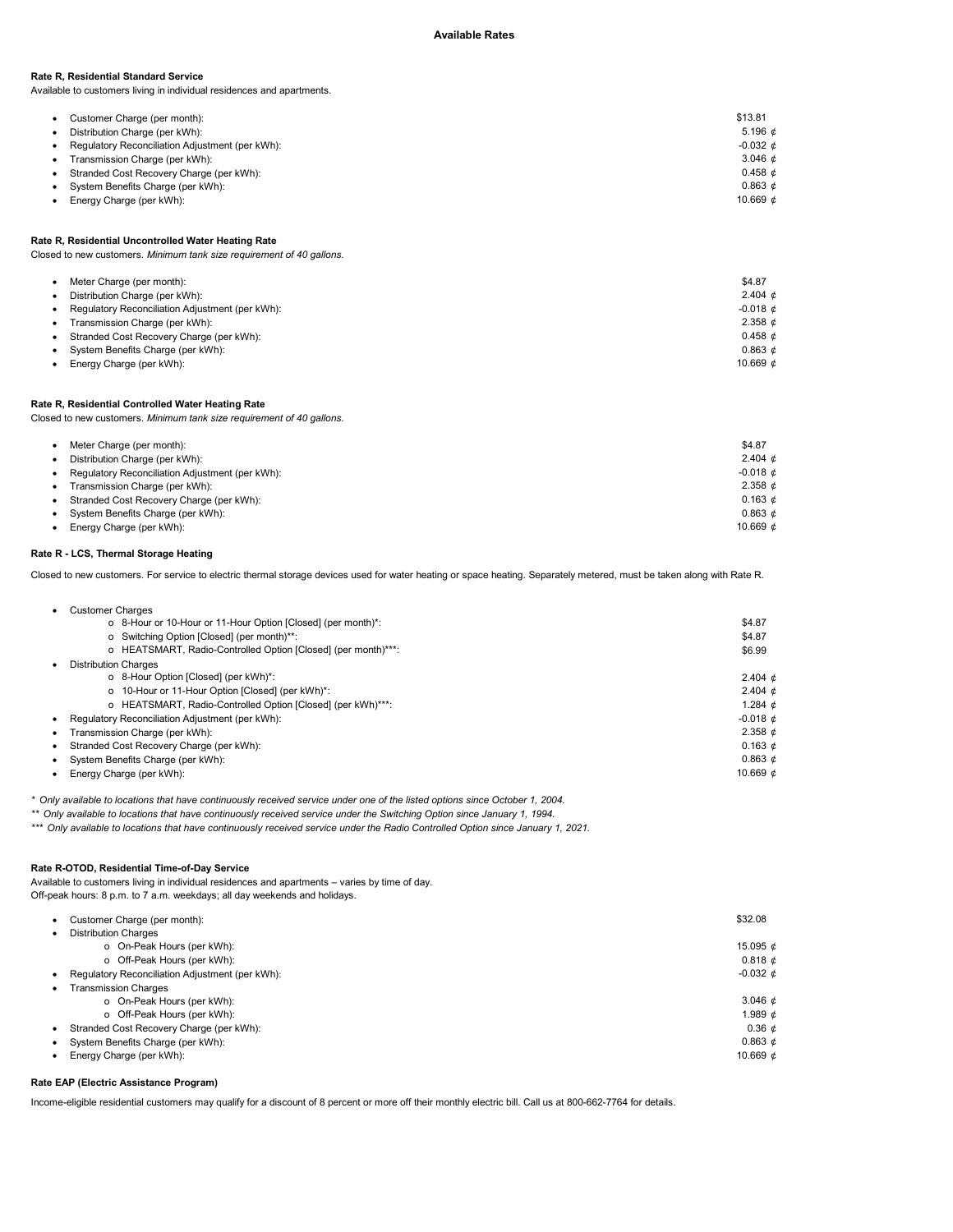# Rate G, General Service

For customers whose demand does not exceed 100 kilowatts (kW).

| ٠ | <b>Customer Charge</b>                                              |                 |
|---|---------------------------------------------------------------------|-----------------|
|   | o Single-Phase Service (per month):                                 | \$16.21         |
|   | o Three-Phase Service (per month):                                  | \$32.39         |
| ٠ | Distribution Demand Charge (per kW of demand above 5 kW):           | \$11.69         |
| ٠ | <b>Distribution Energy Charges</b>                                  |                 |
|   | o First 500 kWh (per kWh):                                          | 2.82 $\phi$     |
|   | o Next 1,000 kWh (per kWh):                                         | 2.283 $\phi$    |
|   | o All Additional kWh (per kWh):                                     | 1.724 $\phi$    |
| ٠ | Regulatory Reconciliation Adjustment (per kW of demand above 5 kW): | $-10 \notin$    |
| ٠ | Transmission Demand Charge (per kW of demand above 5 kW):           | \$7.86          |
| ٠ | <b>Transmission Energy Charges</b>                                  |                 |
|   | o First 500 kWh (per kWh):                                          | 2.84 $\phi$     |
|   | o Next 1,000 kWh (per kWh):                                         | 1.068 $\phi$    |
|   | o All Additional kWh (per kWh):                                     | $0.573 \notin$  |
| ٠ | Stranded Cost Recovery Demand Charge (per kW of demand above 5 kW): | \$0.53 $\phi$   |
| ٠ | Stranded Cost Recovery Energy Charges (per kWh)                     | $0.324 \; \phi$ |
| ٠ | System Benefits Charge (per kWh):                                   | $0.863 \notin$  |
|   | Energy Charge (per kWh):                                            | 10.669 $\phi$   |
|   |                                                                     |                 |

# Rate G, Uncontrolled Water Heating Rate

Closed to new customers. Minimum tank size requirement of 40 gallons.

| Meter Charge (per month):                       | \$4.87        |
|-------------------------------------------------|---------------|
| Distribution Charge (per kWh):                  | 2.404 $\phi$  |
| Regulatory Reconciliation Adjustment (per kWh): | $-0.018$ $d$  |
| Transmission Charge (per kWh):                  | 2.358 $\phi$  |
| Stranded Cost Recovery Charge (per kWh):        | $0.471 \; d$  |
| System Benefits Charge (per kWh):               | $0.863 \, d$  |
| Energy Charge (per kWh):                        | 10.669 $\phi$ |

# Rate G, Controlled Water Heating Rate

Closed to new customers. Minimum tank size requirement of 40 gallons.

|           | Meter Charge (per month):                       | \$4.87       |
|-----------|-------------------------------------------------|--------------|
|           | Distribution Charge (per kWh):                  | 2.404 $\phi$ |
|           | Regulatory Reconciliation Adjustment (per kWh): | $-0.018$ $d$ |
| $\bullet$ | Transmission Charge (per kWh):                  | 2.358 $\phi$ |
|           | Stranded Cost Recovery Charge (per kWh):        | $0.171 \; d$ |
|           | System Benefits Charge (per kWh):               | 0.863 d      |
|           | Energy Charge (per kWh):                        | 10.669 $d$   |

# Rate G - LCS, Thermal Storage Heating

Closed to new customers. For service to electric thermal storage devices used for water heating or space heating. Separately metered, must be taken along with Rate G.

| <b>Customer Charges</b> |  |
|-------------------------|--|
|                         |  |

| o 8-Hour or 10-Hour or 11-Hour Option [Closed] (per month)*:  | \$4.87          |
|---------------------------------------------------------------|-----------------|
| o Switching Option [Closed] (per month)**:                    | \$4.87          |
| o HEATSMART, Radio-Controlled Option [Closed] (per month)***: | \$6.99          |
| <b>Distribution Charges</b>                                   |                 |
| o 8-Hour Option [Closed] (per kWh)*:                          | 2.404 $\phi$    |
| o 10-Hour or 11-Hour Option [Closed] (per kWh)*:              | 2.404 $\phi$    |
| o HEATSMART, Radio-Controlled Option [Closed] (per kWh)***:   | 1.284 $\phi$    |
| Regulatory Reconciliation Adjustment (per kWh):               | $-0.018 \notin$ |
| Transmission Charge (per kWh):                                | 2.358 $\phi$    |
| Stranded Cost Recovery Charge (per kWh):                      | $0.171 \; d$    |
| • System Benefits Charge (per kWh):                           |                 |
| Energy Charge (per kWh):                                      | 10.669 $d$      |

\* Only available to locations that have continuously received service under one of the listed options since October 1, 2004.

\*\* Only available to locations that have continuously received service under the Switching Option since January 1, 1994.

\*\*\* Only available to locations that have continuously received service under the Switching Option since January 1, 2021.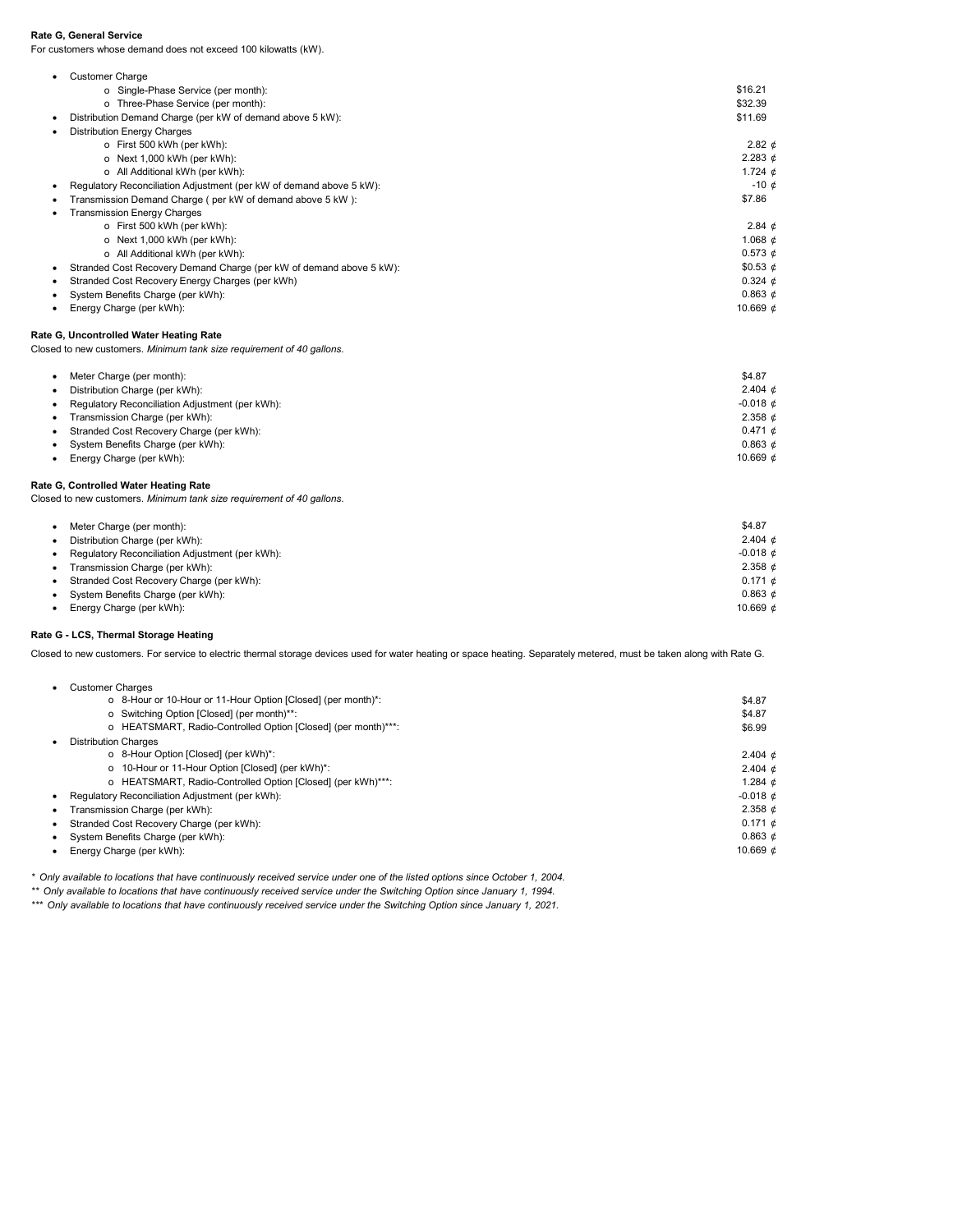#### Rate G - Space Heating Service

Only available to certain Rate G customers who have continuously received service under the Transitional Space Heating rate in effect prior to June 1, 1992. Call us at 866-554-6025 for details.

## Rate G-OTOD, General Time-of-Day Service

Available to customers with electric thermal storage devices whose demand does not exceed 100 kilowatts (kW). Off-peak hours: 8 p.m. to 7 a.m. weekdays; all day weekends and holidays.

| <b>Customer Charge</b>                                            |                 |
|-------------------------------------------------------------------|-----------------|
| o Single-Phase Service (per month):                               | \$41.98         |
| o Three-Phase Service (per month):                                | \$60.00         |
| Distribution Demand Charge (per kW of on-peak demand):            | \$15.12         |
| <b>Distribution Charges</b>                                       |                 |
| o On-Peak Hours (per kWh):                                        | 5.35 $d$        |
| o Off-Peak Hours (per kWh):                                       | $0.851 \; d$    |
| Regulatory Reconciliation Adjustment per kW of on-peak demand):   | $-10c$          |
| Transmission Demand Charge (per kW of on-peak demand) :           | \$5.18          |
| Stranded Cost Recovery Demand Charges (per kW of on-peak demand): | \$0.27          |
| Stranded Cost Recovery Energy Charges (per kWh):                  | $0.171 \; \phi$ |
| System Benefits Charge (per kWh):                                 | $0.863 \t{d}$   |
| Energy Charge (per kWh):                                          | 10.669 $d$      |

## Rate GV, Commercial and Industrial

For commercial or industrial customers with demands not exceeding 1,000 kW. Customers must pay for necessary transforming, regulating and controlling apparatus.

| Customer Charge (per month):                   | \$211.21       |
|------------------------------------------------|----------------|
| <b>Distribution Demand Charges</b>             |                |
| o First 100 (per kW):                          | \$6.98         |
| o Excess over 100 kW (per kW):                 | \$6.72         |
| <b>Distribution Energy Charges</b>             |                |
| o First 200,000 (per kWh):                     | $0.663 \notin$ |
| o All Additional kWh (per kWh):                | $0.59 \t{c}$   |
| Regulatory Reconciliation Adjustment (per kW): | $-4 \phi$      |
| Transmission Demand Charge (per kW):           | \$10.52        |
| Stranded Cost Recovery Demand Charge (per kW): | \$0.45         |
| Stranded Cost Recovery Charge (per kWh):       | $0.202 \notin$ |
| System Benefits Charge (per kWh):              | $0.863 \notin$ |
| Energy Charge (per kWh)                        |                |
| February 2022                                  | 21.425 $\phi$  |
| March 2022                                     | 12.600 $\phi$  |
| April 2022                                     | 8.970 $\phi$   |
| May 2022                                       | 7.605 $\phi$   |
| June 2022                                      | 7.898 $\phi$   |
| <b>July 2022</b>                               | 9.275 $\phi$   |
|                                                |                |

#### Rate LG, Commercial and Industrial Service

For commercial and industrial customers with demands in excess of 1,000 KW. Customers must pay for necessary transforming, regulating and controlling apparatus. Off-peak hours: 8 p.m. to 7 a.m. weekdays; all day weekends and holidays.

| Customer Charge (per month):                    | \$660.15        |
|-------------------------------------------------|-----------------|
| Distribution Demand Charge (per kVa):           | \$5.92          |
| <b>Distribution Energy Charges</b>              |                 |
| On-Peak (per kWh):<br>o                         | $0.559 \notin$  |
| Off-Peak (per kWh):<br>o                        | $0.473 \notin$  |
| Regulatory Reconciliation Adjustment (per kWh): | $-4 \phi$       |
| Transmission Demand Charge (per kVa):           | \$10.36         |
| Stranded Cost Recovery Demand Charge (per kVa): | \$0.22          |
| <b>Stranded Cost Recovery Charges</b>           |                 |
| o On-Peak (per kWh):                            | $-0.046 \notin$ |
| o Off-Peak (per kWh):                           | $-0.108 \notin$ |
| System Benefits Charge (per kWh):               | $0.863 \notin$  |
| Energy Charge (per kWh)                         |                 |
| February 2022                                   | 21.425 $\phi$   |
| March 2022                                      | 12.600 $\phi$   |
| April 2022                                      | 8.970 $\phi$    |
| May 2022                                        | 7.605 $\phi$    |
| June 2022                                       | $7.898 \notin$  |
| <b>July 2022</b>                                | 9.275 $\phi$    |

### Rate B, Backup Service

For commercial and industrial customers who sometimes require backup and standby service from Eversource along with their own source of generation. Optional for customers with generation installed<br>on or before January 1, 1

## Rate EOL, Energy Efficient Outdoor Lighting

Available only to municipalities and governmental bodies that want to convert street and highway lighting to high pressure sodium vapor, metal halide, or Light Emitting Diode (LED) technology. Call us at 866-554-6025 for details.